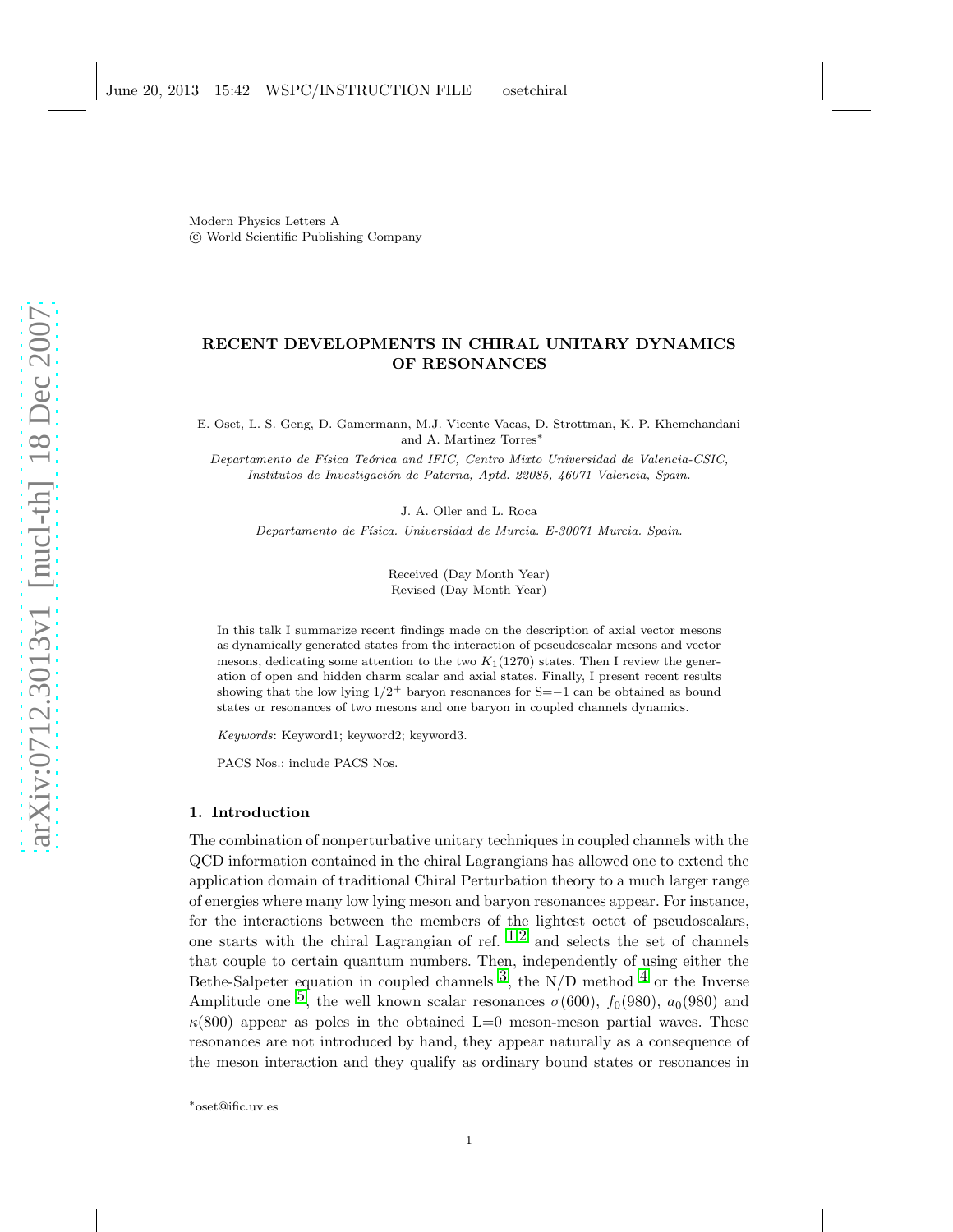coupled channels. These are states that we call dynamically generated, by contrast to other states which would rather qualify as  $q\bar{q}$  states, such as the  $\rho$ . Similarly, in the baryon sector, the interaction of the pseudoscalar mesons with baryons of the octet of the proton generates dynamically  $1/2^-$  resonances [6](#page-7-5),[7](#page-7-6),[8](#page-7-7),[9](#page-7-8),[10](#page-7-9),[11](#page-7-10) and the interaction of the pseudoscalar mesons with baryons of the decuplet of the  $\Delta$ generates  $3/2^-$  resonances  $12.13$  $12.13$ . These last two cases can be unified using SU(6) symmetry as done in  $^{14}$ . This field has proved quite productive and has been further expanded by combining pseudoscalar mesons with vector mesons, which lead to the dynamical generation of axial vector mesons like the  $a_1(1260)$ ,  $b_1(1235)$ , etc  $15,16$  $15,16$ . Also in the charm sector one has obtained in this way scalar mesons with charm, like the  $D_{s0}(2317)$  $D_{s0}(2317)$  $D_{s0}(2317)$  17,[18](#page-7-17),[19](#page-7-18),[20,](#page-7-19) axial vector mesons with charm like the  $Ds1(2460)$  $15,21,22$  $15,21,22$  $15,21,22$  $15,21,22$ , or hidden charm scalars like a predicted  $X(3700)$  state and two hidden charm axial states, with opposite C-parity, one of which corresponds to the  $X(3872)$ state. In what follows we briefly discuss these latter cases.

## 2. Axial vector mesons dynamically generated

As shown in detail in  $15,16$  $15,16$ , starting from a standard chiral Lagrangian for the interaction of pseudoscalar mesons of the octet of the  $\pi$  and vector mesons of the octet of the  $\rho$ , and unitarizing in coupled channels solving the coupled Bethe-Salpeter equations, one obtains the scattering matrix for pseudoscalar mesons with vectors for different quantum numbers, which contains poles that can be associated to known resonances like the  $a_1(1260)$ ,  $b_1(1235)$ , etc. The SU(3) decomposition of  $8 \times 8$ 

$$
8 \times 8 = 1 + 8_s + 8_a + 10 + \overline{10} + 27 \tag{1}
$$

leads here to two octets, unlike in the case of the interaction of pseudoscalars among themselves where there is only room for the  $\mathcal{S}_s$  representation. This is why here one finds different G-parity states like the  $a_1$  and  $b_1$ , the  $f_1(1285)$ ,  $h_1(1380)$ , plus an extra  $h_1(1170)$  that one can identify with the singlet state. One should then find two  $K_1$  states, which do not have defined G-parity. One might think that these states are the  $K_1(1270)$  and the  $K_1(1400)$  states. However the theory fails to predict a state with such a large mass as the  $K_1(1400)$  and with its decay properties. Instead, in  $16$  two states were found with masses close by, given, after some fine tunning, by 1197 MeV and 1284 MeV, and widths of about 240 MeV and 140 MeV, respectively. The interesting thing about these states is that the first one couples most strongly to  $K^*\pi$ , while the second state couples most strongly to  $K\rho$ . One could hope that these two states could be observed experimentally. Indeed, this is the case as was shown in the recent work <sup>[23](#page-7-22)</sup> by looking at two reactions which have either  $K^*\pi$  or  $K\rho$  in the final state and which clearly show the peak at different positions, as one can observe in fig. [1.](#page-2-0)

It is interesting to recall that in the experimental analysis done in  $^{24}$  $^{24}$  $^{24}$  only one  $K_1(1270)$  resonance was included (together with the  $K_1(1400)$  which shows up at higher energies), but the background was very large and the peaks appeared from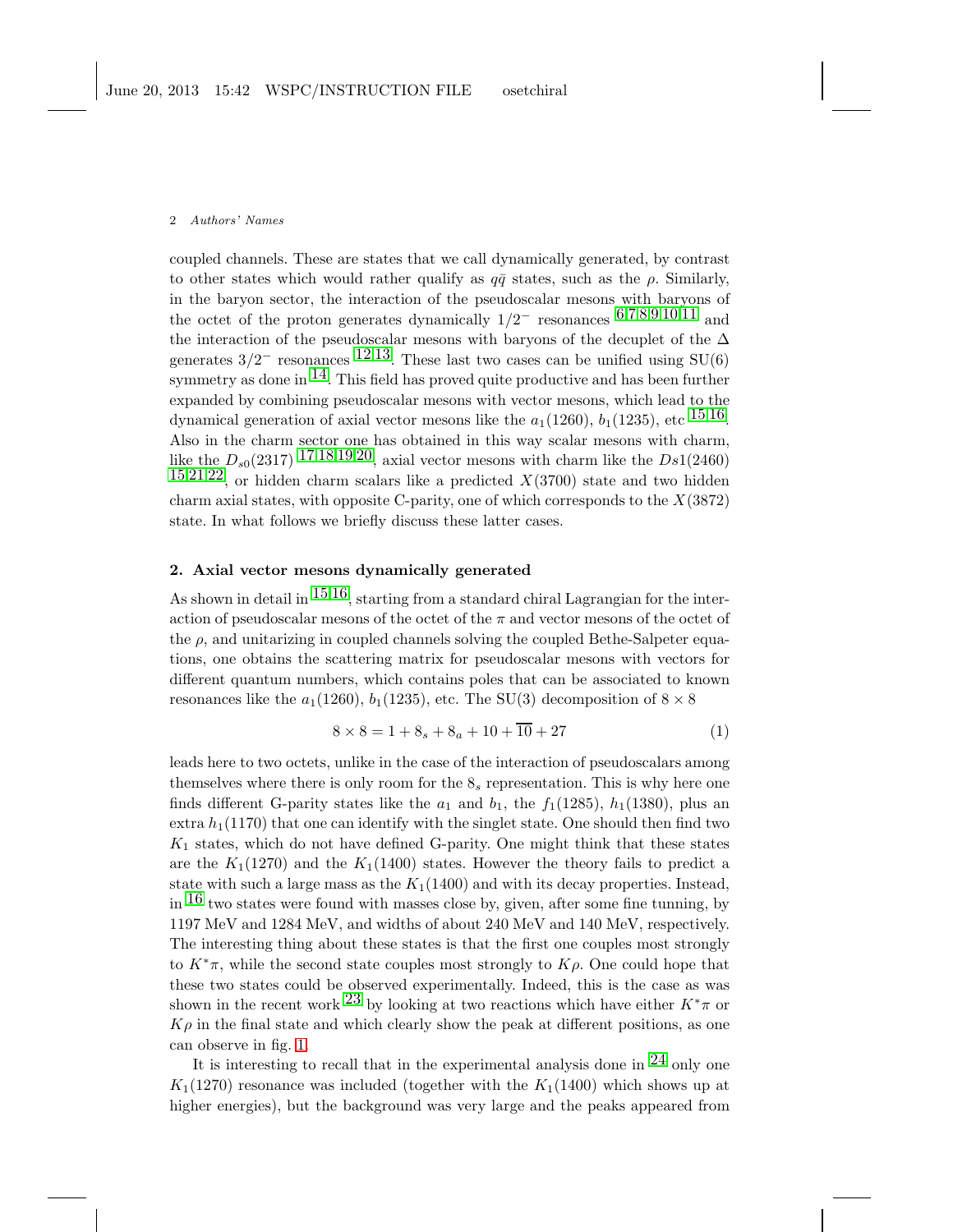

Instructions for Typing Manuscripts (Paper's Title) 3

<span id="page-2-0"></span>Fig. 1. Results for the  $\pi\pi K$  invariant mass distribution in the  $K^-p \to K^-\pi^+\pi^-p$  reaction.

interference of large background terms rather than from the effect of the resonance. Instead in [23,](#page-7-22) with the introduction of the two resonances obtained in our approach and the background generated by the same chiral unitary approach, together with a contribution from the  $K_1(1400)$  considered phenomenologically, the description of all data in fig [1](#page-2-0) follows in a natural way.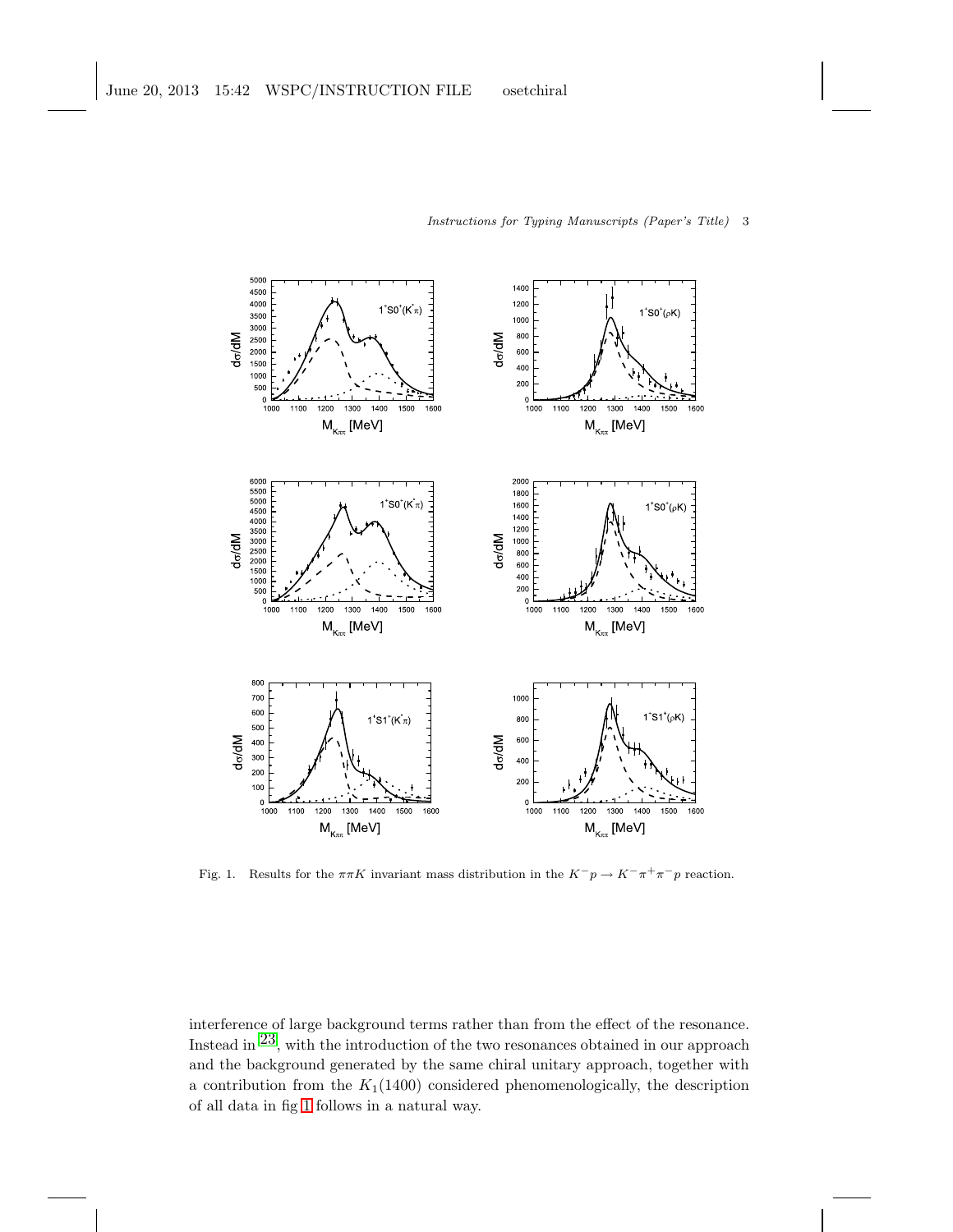| SU<br>(3)<br>limit. |            |          |                 |                      |                      |                                                          |  |  |  |  |  |
|---------------------|------------|----------|-----------------|----------------------|----------------------|----------------------------------------------------------|--|--|--|--|--|
| C                   | Irrep      | S        | $I(J^P)$        | $RE(\sqrt{s})$ (MeV) | $IM(\sqrt{s})$ (MeV) | Resonance ID                                             |  |  |  |  |  |
|                     | Mass (MeV) |          |                 |                      |                      |                                                          |  |  |  |  |  |
|                     |            |          |                 |                      |                      |                                                          |  |  |  |  |  |
|                     | $\bar{3}$  |          | $0(0^+)$        | 2317.25              | $\theta$             | $D_{s0}^*(2317)$                                         |  |  |  |  |  |
|                     | 2327.96    | 0        | $rac{1}{2}(0^+$ | 2129.26              | $-157.00$            | $D_0^*(2400)$                                            |  |  |  |  |  |
|                     | 6          |          | $1(0^{+})$      | 2704.31              | $-459.50$            |                                                          |  |  |  |  |  |
|                     | 2394.87    | $\Omega$ | $rac{1}{2}(0^+$ | 2694.69              | -441.89              | $^{\prime}$ ?)                                           |  |  |  |  |  |
|                     | $-i219.33$ | $-1$     | $0(0^+)$        | 2709.39              | $-445.73$            | $\left( \begin{smallmatrix} 2 \end{smallmatrix} \right)$ |  |  |  |  |  |
| $\Omega$            |            | $\theta$ | $0(0^+)$        | 3718.93              | $-0.06$              | $^{\prime}$ ?)                                           |  |  |  |  |  |
|                     |            |          |                 |                      |                      |                                                          |  |  |  |  |  |

Table 1: Pole positions for the model. The column Irrep shows the results in the

# 3. Dynamically generated scalar mesons with open and hidden charm

A generalization to  $SU(4)$  of the  $SU(3)$  chiral Lagrangian for meson-meson interaction is done in  $20$  to study meson-meson interaction including charm. The breaking of SU(4) is done as in  $25.26$  $25.26$ , where the crossed exchange of vector mesons is employed as it accounts phenomenologically for the Weinberg-Tomozawa term in the chiral Lagrangians. With this in mind, when the exchange is due to a heavy vector meson the corresponding term is corrected by the ratio of square masses of the light vector meson to the heavy one (vectors with a charmed quark). We also use a different pattern of SU(4) symmetry breaking by following the lines of a chiral motivated model with general  $SU(N)$  breaking  $27$ . The picture generalizes the model used in  $17,18,19$  $17,18,19$  $17,18,19$  $17,18,19$ , where only the light vector mesons are exchanged. The same states generated in  $12.19$  $12.19$  $12.19$  are also generated in  $20$  with some changes, but in addition one obtains states with hidden charm. The changes refer to the states of the sextet, which in  $^{20}$  $^{20}$  $^{20}$  appear rather broad, while in the other works are narrow states. In table 1 we show the states with charm or hidden charm obtained in the approach.

As we can see, the  $D_{s0}(2317)$  and  $D_0(2400)$  appear in the approach, the last one at lower energies than experiment, but consistent with the data considering the large width of the state and the theoretical and experimental uncertainties on the mass. The other three charm states in the table come from a sextet and they are very broad in our approach  $(\Gamma \sim IM(\sqrt{s})).$ 

The very interesting and novel thing with respect to other theoretical works is the heavy state with zero charm. It is a hidden charm state mostly built from  $D\bar{D}$ and  $D_s\bar{D}_s$ . The fact that this state has such a narrow width in spite of having all the meson-meson states of the light sector open for decay, is an interesting consequence of the work, which largely decouples the light sector from the heavy one respecting basic OZI rules. There is no experimental information on this state now, but an enhancement of the cross section of the  $e^+e^-\rightarrow J/\psi D\bar{D}$  close to threshold seen in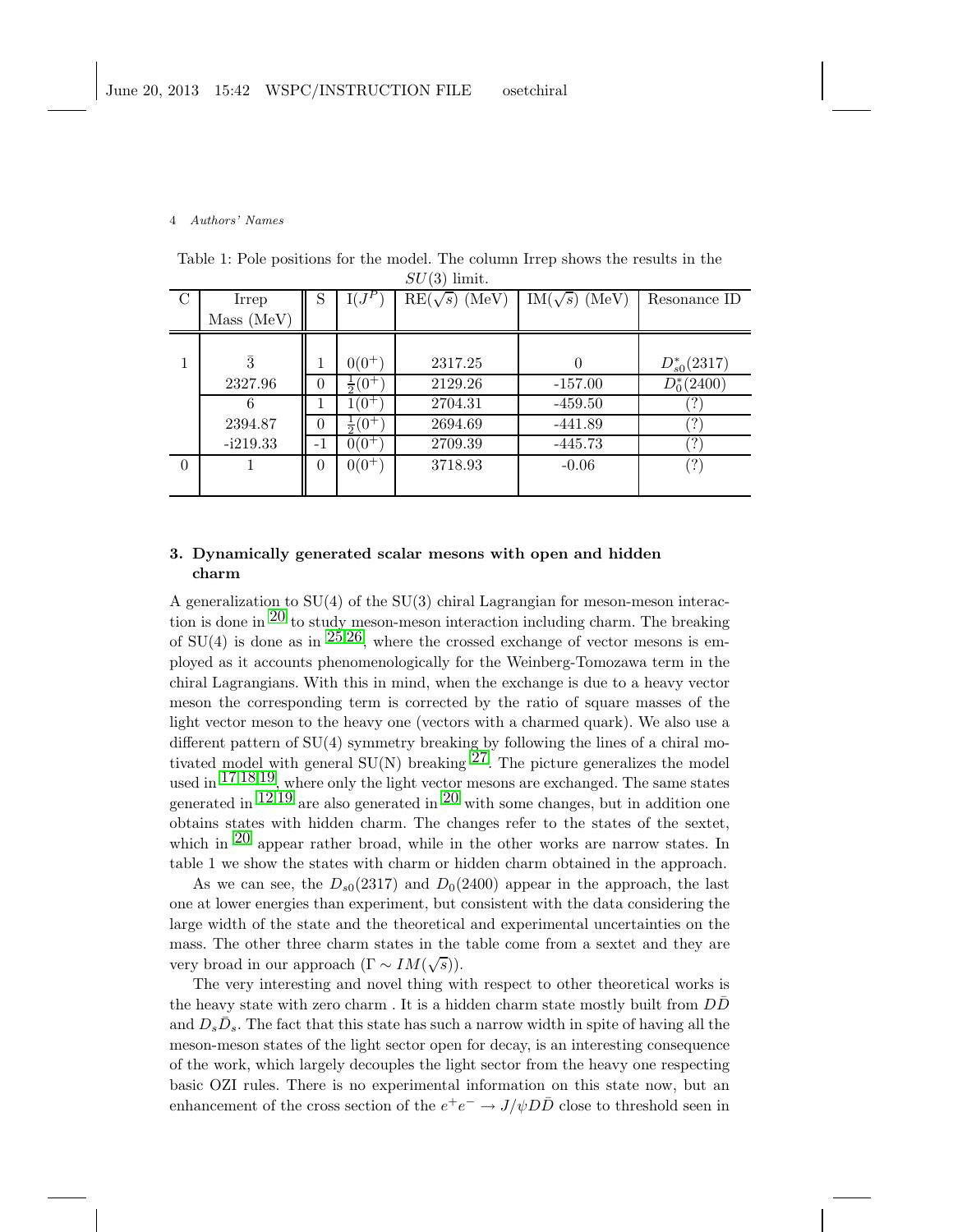### Instructions for Typing Manuscripts (Paper's Title) 5

Table 2: Pole positions for the model. The column Irrep shows the results in the  $SU(3)$  limit. The results in brackets for the  $Im\sqrt{s}$  are obtained taking into account the finite width of the  $\rho$  and  $K^*$  mesons.

| $\mathcal{C}$ | Irrep         | S        | $I^G(J^{PC})$                | $RE(\sqrt{s})$ | $IM(\sqrt{s})$    | Resonance ID             |
|---------------|---------------|----------|------------------------------|----------------|-------------------|--------------------------|
|               | Mass (MeV)    |          |                              | (MeV)          | (MeV)             |                          |
| $\mathbf{1}$  | $\bar{3}$     | 1        | $0(1^+)$                     | 2455.91        | $\Omega$          | $D_{s1}(2460)$           |
|               | 2432.63       | $\theta$ | $rac{1}{2}(1^{\frac{1}{2}})$ | 2311.24        | $-115.68$         | $D_1(2430)$              |
|               | 6             | 1        | $^{\prime}1^+$               | 2529.30        | $-238.56$         |                          |
|               | 2532.57       | $\theta$ | $rac{1}{2}(1^+$              | Cusp (2607)    | Broad             | $\cdot$ ?                |
|               | $-1199.36$    | $-1$     | $0(1^+$                      | Cusp $(2503)$  | Broad             |                          |
|               | 3             | 1        | $0(1^{+})$                   | 2573.62        | $-0.07$ $[-0.07]$ | $D_{s1}(2536)$           |
|               | 2535.07       | $\theta$ | $rac{1}{2}(1^+)$             | 2526.47        | $-0.08$ [-13]     | $D_1(2420)$              |
|               | $-i0.08$      |          |                              |                |                   |                          |
|               | 6             | 1        | $1(1^+)$                     | 2756.52        | $-32.95$ [cusp]   | (?)                      |
|               | Cusp $(2700)$ | $\theta$ | $rac{1}{2}(1^+)$             | 2750.22        | $-99.91$ $[-101]$ | $\ddot{?}$               |
|               | Narrow        | $-1$     | $0(1^{+})$                   | 2756.08        | $-2.15$ $[-92]$   | $\overline{\mathcal{E}}$ |
| $\Omega$      |               | $\theta$ | $0^+(1^{++})$                | 3837.57        | $-0.00$           | X(3872)                  |
|               | 3867.59       |          |                              |                |                   |                          |
|               |               | $\Omega$ | $0^{-}$ (1 <sup>+-</sup>     | 3840.69        | $-1.60$           | (?)                      |
|               | 3864.62       |          |                              |                |                   |                          |

<sup>[28](#page-7-27)</sup> could be interpreted in <sup>[29](#page-7-28)</sup> as a consequence of the effect close to  $D\bar{D}$  threshold of the X(3700), a bound state below threshold.

# 4. Dynamically generated axial vector mesons with open and hidden charm

With the interaction of pseudoscalar mesons with vector mesons in  $22$  one obtains the results shown in Table 2. In addition to the well known  $D_{s1}(2460)$ ,  $D_1(2430)$ ,  $D_{s1}(2536)$  and  $D_1(2420)$  (and all those in the light sector already found in  $15,16$  $15,16$ ) one obtains new states, which could be observed, although some of them are either too broad or correspond to cusps.

Very interesting and novel of the present approach is the generation of the X(3872) with positive C-parity and another state nearly degenerate with negative C-parity. It would be interesting to see if a state with negative C-parity is observed, but the large branching fraction

$$
\frac{B(X \to \pi^+ \pi^- \pi^0 J/\psi)}{B(X \to \pi^+ \pi^- J/\psi)} = 1.0 \pm 0.4 \pm 0.3
$$
 (2)

indicates either a very large G-parity (isospin) violation (quite unlikely), or the existence of another state with different C-parity (G-parity also in this case).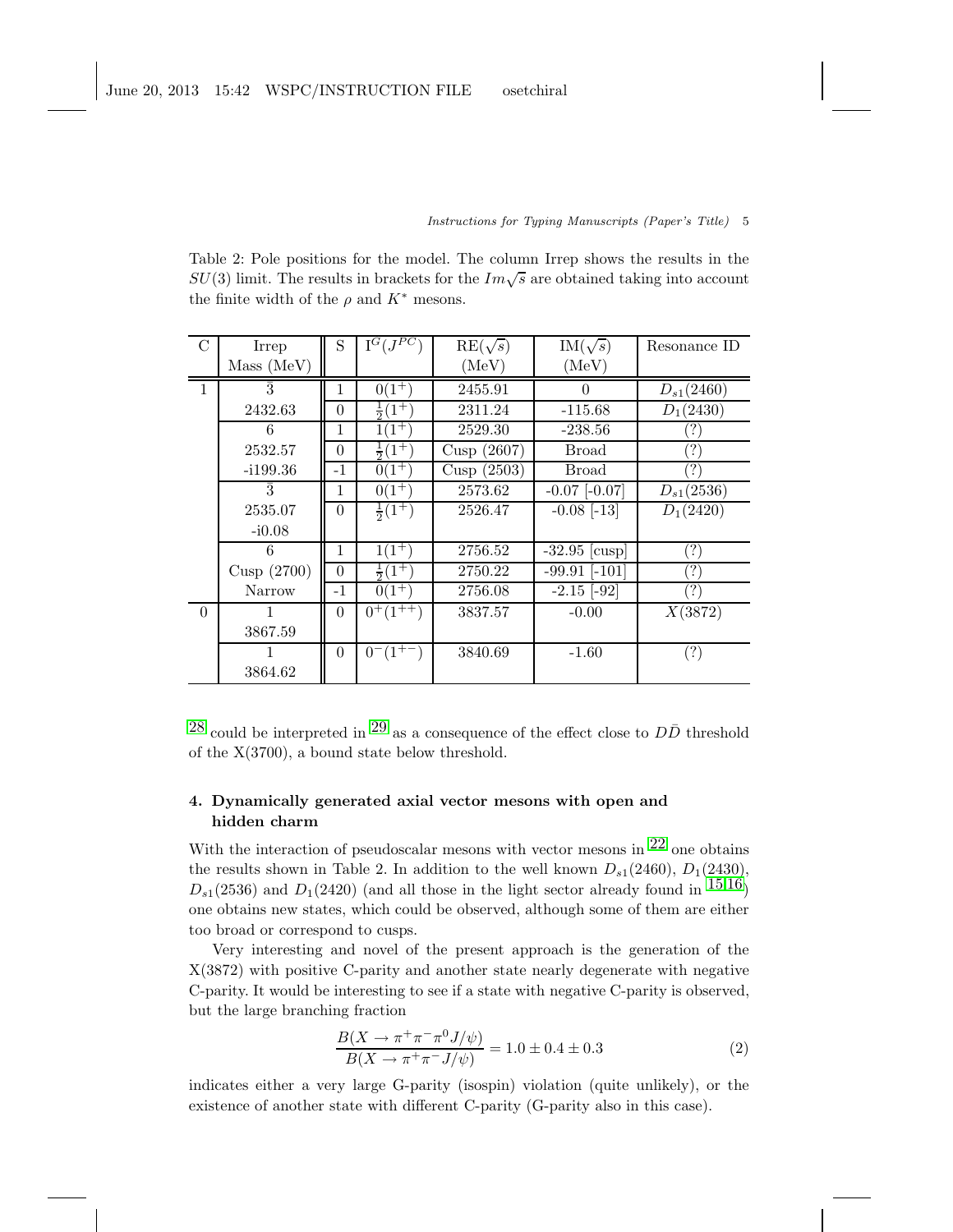# 5. Dynamically generated  $1/2^+$  baryon states from the interaction of two mesons and one baryon

We discussed before how the low lying  $1/2^-$  baryon resonances appear dynamically generated in the chiral unitary approach. The low lying  $1/2^+$  resonances are not less problematic and quark models have difficulties in reproducing them  $30$ . Experimentally some of them are poorly understood, few of them possess four-star status and three possess three-star status. Among the rest some resonances are listed with unknown spin parity and two are controversial in nature. The situation is slightly better with the  $\Lambda$  resonances in the same energy region, except for the  $\Lambda(1600)$  and  $\Lambda(1810)$ , where the peak positions and widths, obtained by different partial wave analysis groups, vary a lot. Many of these S=−1 states seem to have significant branching ratios for three-body, i.e., two meson-one baryon, decay channels. However, no theoretical attempt has been made to study the three body structure of these resonances, until recently when a coupled channel calculation for two meson one baryon system was carried out using chiral dynamics [32.](#page-7-30)

## 6. Formalism for the three body systems

We take advantage of the fact that there are strong correlations in the meson baryon sector in L=0, and with S=−1 one obtains many  $1/2^-$  resonances. The  $\Lambda(1405) S_{01}$  $(J^P=1/2^-)$  couples strongly to the  $\pi-\Sigma$  and its coupled channels. Considering this we build the three body coupled channels by adding a pion to combinations of a pseudoscalar meson of the  $0^-$  SU(3) octet and a baryon of the  $1/2^+$  octet which couple to  $S = -1$ . For the total charge zero of the three body system we get twenty-two coupled channels.

To solve the Faddeev equations we write the two body  $t$ -matrices using unitary chiral dynamics. These t-matrices can be split into an on-shell part, depending only on the respective center of mass energy, and an off-shell part, which is inversely proportional to the propagator of the off-shell particle. This off-shell part cancels a propagator in the three body scattering diagrams, leading to a diagram with a topological structure equivalent to that of a three body force  $32$ . To this, one must add the three body forces originating directly from the chiral Lagrangians. Interestingly, in our case, we find the three forces from the two sources to get canceled in the SU(3) limit and in case of low momentum transfer to the baryon. In a realistic case, we find them to sum-up to merely 5 % of the total on-shell contribution of the t-matrices to the Faddeev equations. The formalism is thus developed further in terms of the on-shell parts of the two body *t*-matrices.

We begin with Faddeev equations

$$
T^{i} = t^{i} \delta^{3}(\vec{k}'_{i} - \vec{k}_{i}) + t^{i} g[T^{j} + T^{k}], \qquad (3)
$$

which if iterated while neglecting the terms with  $\delta^3(\vec{k}'_i - \vec{k}_i)$ , which correspond to the disconnected diagrams, will give

$$
T^i=t^i g^{ij}t^j+t^i g^{ik}t^k+t^i g^{ij}t^j g^{jk}t^k+t^i g^{ij}t^j g^{ji}t^i+t^i g^{ik}t^k g^{kj}t^j+t^i g^{ik}t^k g^{ki}t^i+\ldots
$$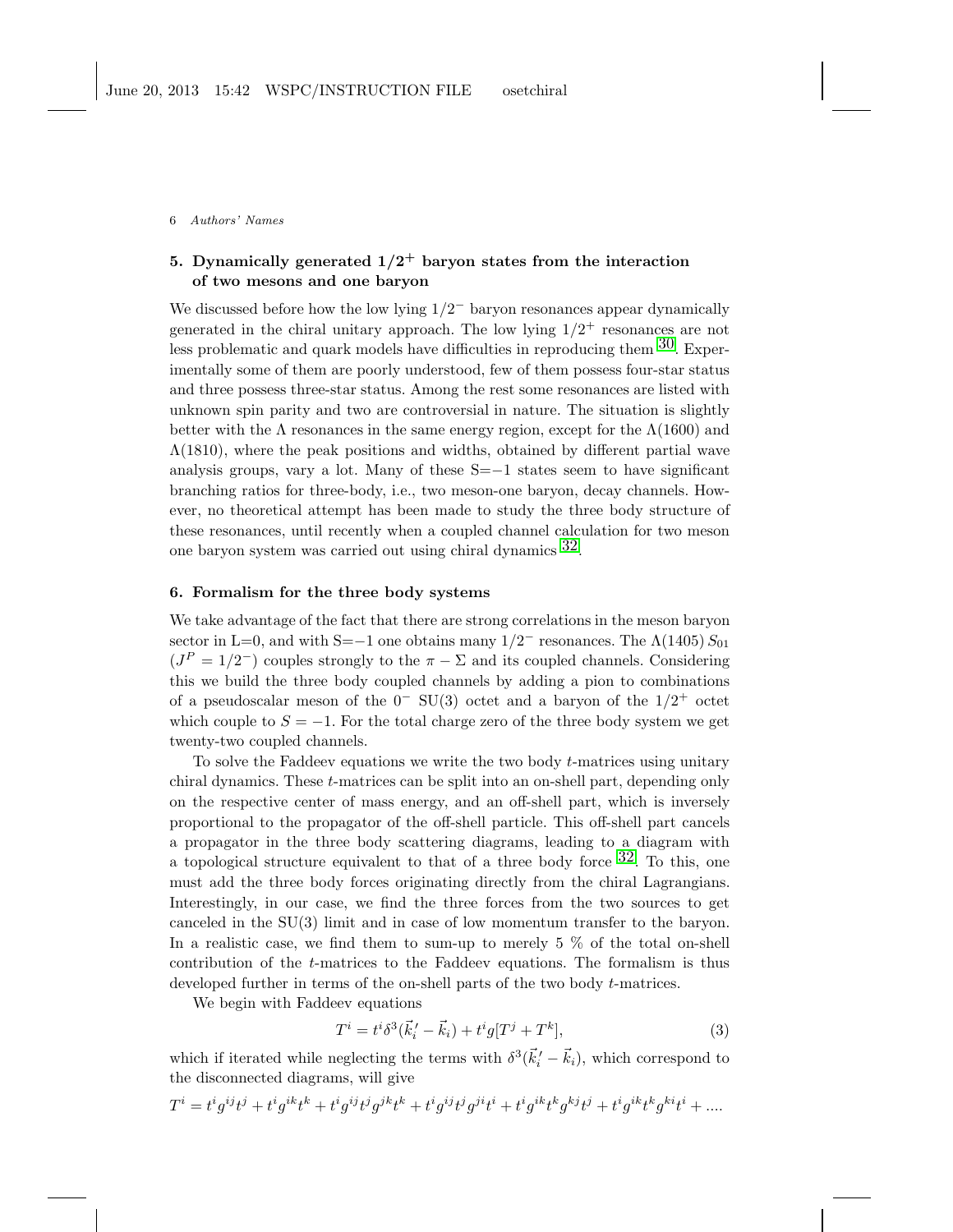### Instructions for Typing Manuscripts (Paper's Title) 7

In order to factorize the Faddeev equations one writes the terms with three successive interactions explicitly, which already involve a loop evaluation. One finds technically how to go from the diagrams with two interactions to those with three interactions and the algorithm found is then used for the next iterations, leading thus to a set of algebraic equations, which are solved within twenty two coupled channels.

The resulting equations have been solved with the input two body  $t$ -matrices obtained by solving the Bethe-Salpeter equation as in  $3,7,34$  $3,7,34$  $3,7,34$  $3,7,34$ . We find four  $\Sigma$  and two  $\Lambda$  states  $31$  as dynamically generated resonances in the two meson-one baryon systems, implying a strong coupling of the S=−1 resonances, in this region, to the three body decay channels. In Fig. [2,](#page-6-0) we show one of the resonances, corresponding to the  $\Sigma(1660)$  [31](#page-7-32) found in our study in the squared amplitude for the  $\pi^0 \pi^0 \Sigma^0$ channel. In addition to this, we find evidence for  $(1)$  another  $1/2^+$  resonance, i.e., the  $\Sigma(1770)$ , (2) for the controversial  $\Sigma(1620)$  and (3) for the  $\Sigma(1560)$ , which is listed with unknown spin-parity  $31$ . In the isospin 0 sector we find evidence for the  $\Lambda$  (1600) and  $\Lambda$  (1810). To conclude, we are finding a new picture for the low lying  $1/2$ <sup>+</sup> baryon states which largely correspond to bound states or resonances of two mesons and a baryon.



<span id="page-6-0"></span>Fig. 2. The  $\Sigma$  (1660) resonance in the  $\pi^0 \pi^0 \Sigma^0$  channel.

### Acknowledgments

L. S. Geng wishes to acknowledge support from the Ministerio de Educacion in the program of Doctores y Tecnologos extranjeros and D. Strottman in the one of sabbatical. A. Martinez and D. Gamermann from the Ministry of Education and Science and K. Khemchandani from the HADRONTH project for the EU. This work is partly supported by DGICYT Contract No. BFM2003-00856, FPA2007-62777 ,